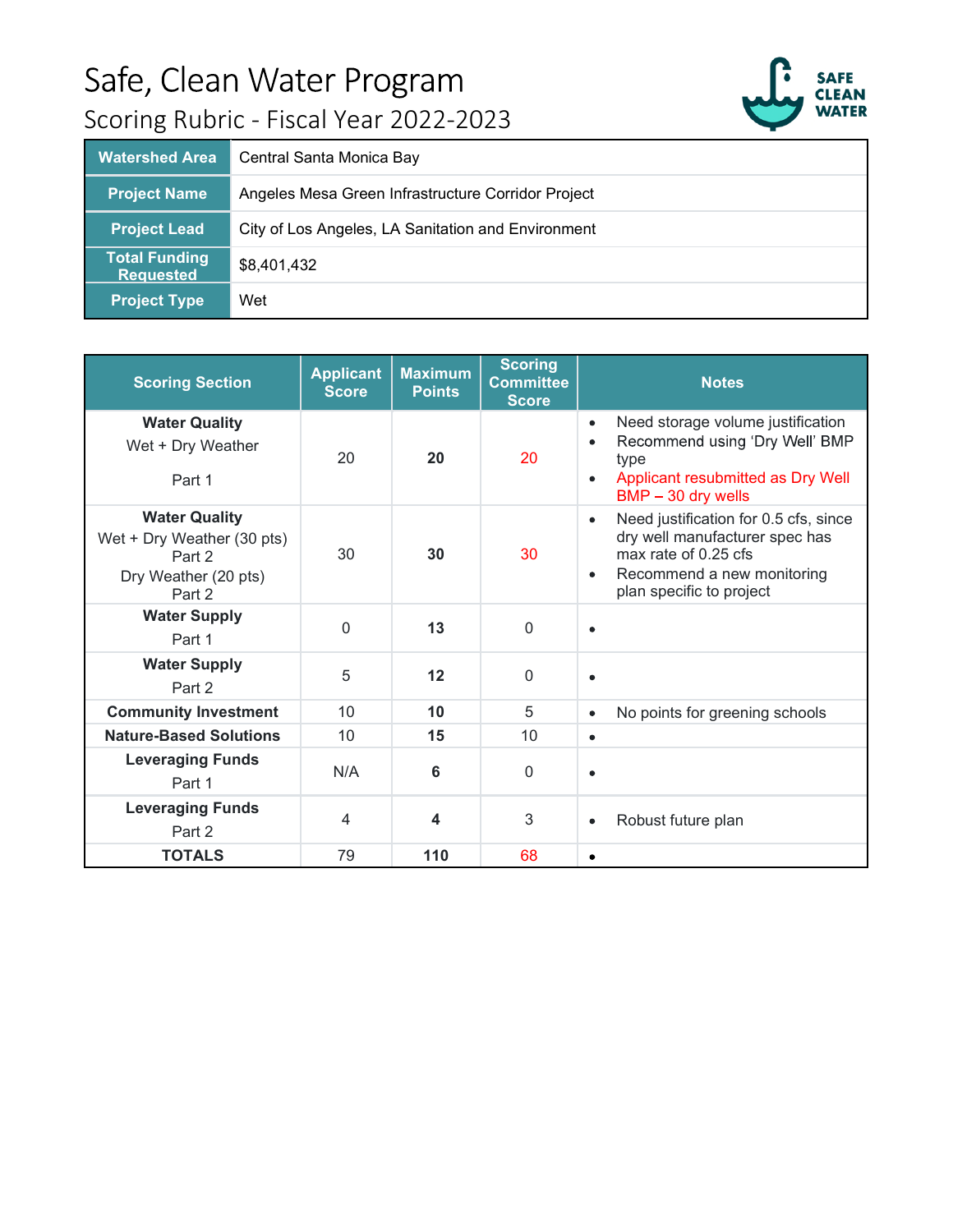

| <b>Watershed Area</b>                    | Central Santa Monica Bay                                |
|------------------------------------------|---------------------------------------------------------|
| <b>Project Name</b>                      | Edward Vincent Jr. Park Stormwater Improvements Project |
| <b>Project Lead</b>                      | City of Inglewood                                       |
| <b>Total Funding</b><br><b>Requested</b> | \$4,270,000                                             |
| <b>Project Type</b>                      | Wet                                                     |

| <b>Scoring Section</b>                                                                         | <b>Applicant</b><br><b>Score</b> | <b>Maximum</b><br><b>Points</b> | <b>Scoring</b><br><b>Committee</b><br><b>Score</b> | <b>Notes</b>                                                          |
|------------------------------------------------------------------------------------------------|----------------------------------|---------------------------------|----------------------------------------------------|-----------------------------------------------------------------------|
| <b>Water Quality</b><br>Wet + Dry Weather<br>Part 1                                            | 14                               | 20                              | 14                                                 | $\bullet$                                                             |
| <b>Water Quality</b><br>Wet + Dry Weather (30 pts)<br>Part 2<br>Dry Weather (20 pts)<br>Part 2 | 30                               | 30                              | 30                                                 |                                                                       |
| <b>Water Supply</b><br>Part 1                                                                  | 0                                | 13                              | $\overline{0}$                                     | $\bullet$                                                             |
| <b>Water Supply</b><br>Part 2                                                                  | 5                                | 12                              | $\mathbf 0$                                        | No water supply support letter, no<br>$\bullet$<br>recharge potential |
| <b>Community Investment</b>                                                                    | 10                               | 10                              | 10                                                 | $\bullet$                                                             |
| <b>Nature-Based Solutions</b>                                                                  | 10                               | 15                              | 10                                                 | $\bullet$                                                             |
| <b>Leveraging Funds</b><br>Part 1                                                              | N/A                              | 6                               | 0                                                  | $\bullet$                                                             |
| <b>Leveraging Funds</b><br>Part 2                                                              | $\overline{4}$                   | $\blacktriangle$                | 4                                                  | Had 3 workshops, 16 letters of<br>$\bullet$<br>support                |
| <b>TOTALS</b>                                                                                  | 73                               | 110                             | 68                                                 | ٠                                                                     |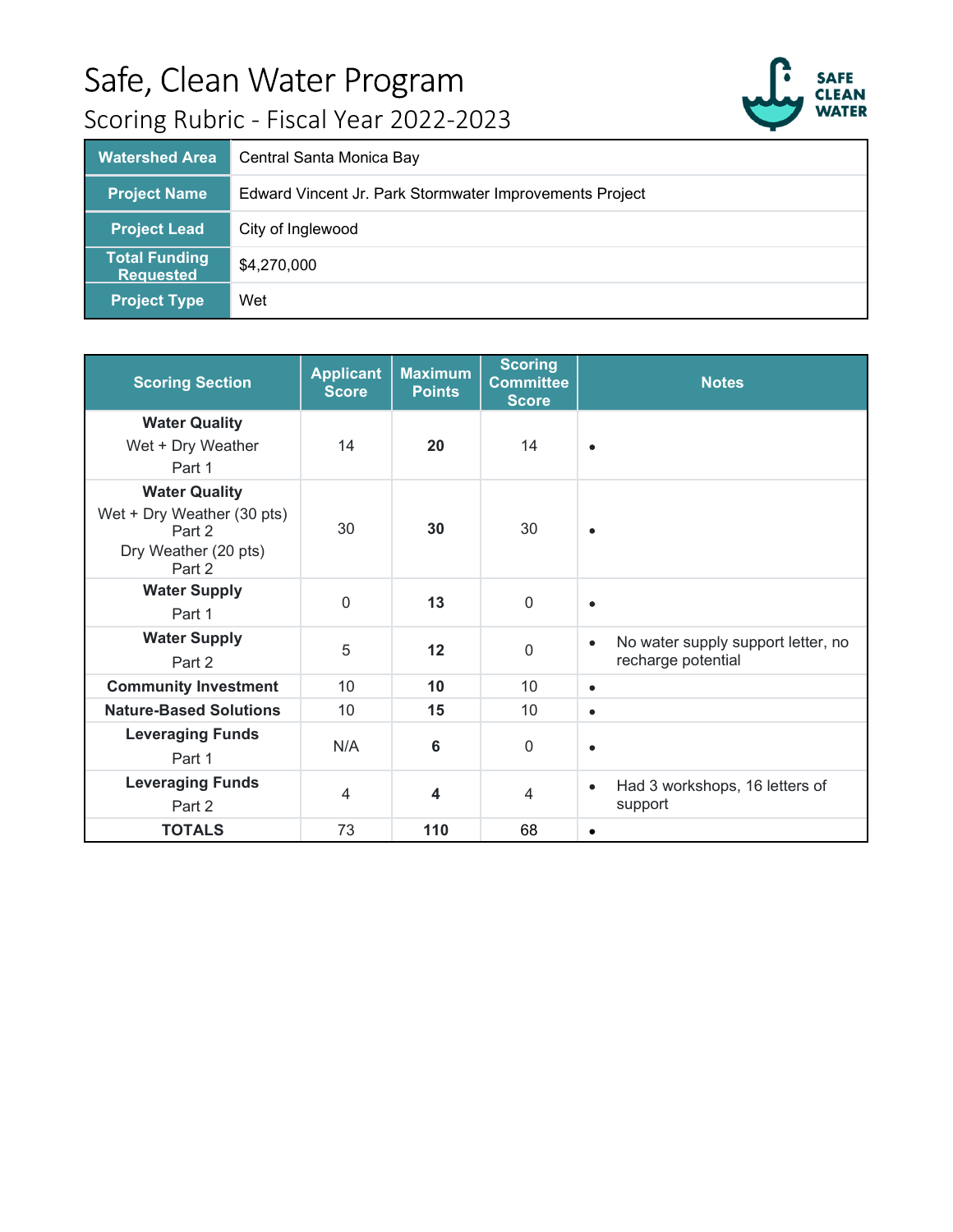

| <b>Watershed Area</b>                    | Central Santa Monica Bay                           |
|------------------------------------------|----------------------------------------------------|
| <b>Project Name</b>                      | Ladera Heights - W Centinela Ave Green Improvement |
| <b>Project Lead</b>                      | Los Angeles County Public Works                    |
| <b>Total Funding</b><br><b>Requested</b> | \$500,000                                          |
| <b>Project Type</b>                      | Wet                                                |

| <b>Scoring Section</b>                                                                         | <b>Applicant</b><br><b>Score</b> | <b>Maximum</b><br><b>Points</b> | <b>Scoring</b><br><b>Committee</b><br><b>Score</b> | <b>Notes</b>                                                                                                                                                                                                 |
|------------------------------------------------------------------------------------------------|----------------------------------|---------------------------------|----------------------------------------------------|--------------------------------------------------------------------------------------------------------------------------------------------------------------------------------------------------------------|
| <b>Water Quality</b><br>Wet + Dry Weather<br>Part 1                                            | 20                               | 20                              | 20                                                 | Series of drywells (67) and<br>$\bullet$<br>bioswales                                                                                                                                                        |
| <b>Water Quality</b><br>Wet + Dry Weather (30 pts)<br>Part 2<br>Dry Weather (20 pts)<br>Part 2 | 25                               | 30                              | 25                                                 | $\bullet$                                                                                                                                                                                                    |
| <b>Water Supply</b><br>Part 1                                                                  | $\Omega$                         | 13                              | $\Omega$                                           | $\bullet$                                                                                                                                                                                                    |
| <b>Water Supply</b><br>Part 2                                                                  | $\overline{0}$                   | 12                              | $\mathbf 0$                                        | $\bullet$                                                                                                                                                                                                    |
| <b>Community Investment</b>                                                                    | 5                                | 10                              | 5                                                  | Quantified amount of trees and<br>$\bullet$<br>bioswales<br>Engagement more about informing<br>$\bullet$<br>community than outreach<br>6 trees not adequate for heat<br>$\bullet$<br>island effect reduction |
| <b>Nature-Based Solutions</b>                                                                  | 14                               | 15                              | 14                                                 | $\bullet$                                                                                                                                                                                                    |
| <b>Leveraging Funds</b><br>Part 1                                                              | 6                                | 6                               | 6                                                  | $\bullet$                                                                                                                                                                                                    |
| <b>Leveraging Funds</b><br>Part 2                                                              | $\overline{4}$                   | 4                               | 2                                                  | Not strong community support<br>$\bullet$                                                                                                                                                                    |
| <b>TOTALS</b>                                                                                  | 74                               | 110                             | 72                                                 | $\bullet$                                                                                                                                                                                                    |